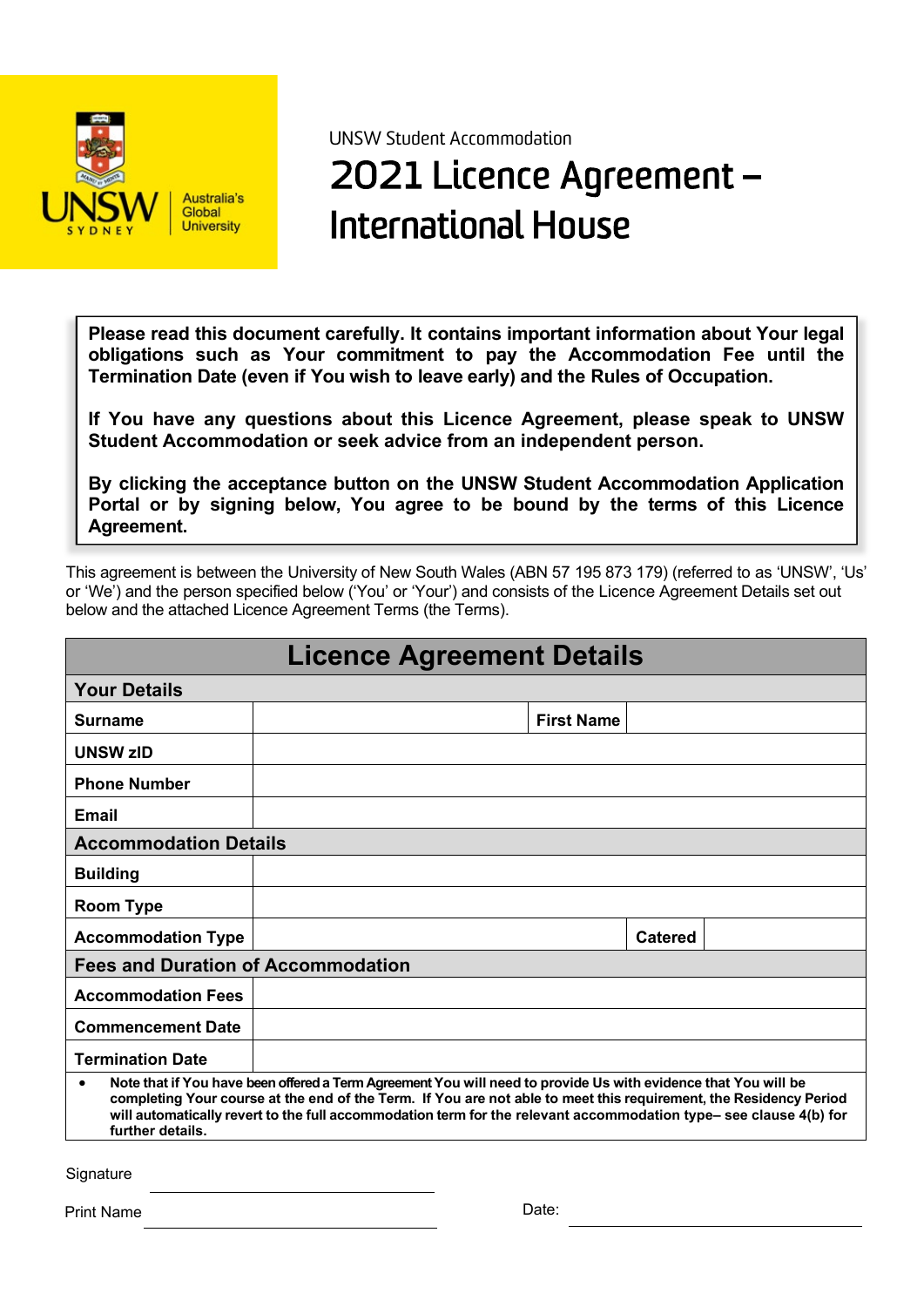# **1. Interpretation**

If a capitalised term is used in this agreement, it has the meaning given to it in either the Agreement Details or clause 27.1 of these Terms.

# **2. Your Status**

- (a) You must be either:
	- (i) a Full Time Student when You sign this agreement; or
	- (ii) entitled to be a Full Time Student as at the next 'Census Date', being the date notified by Us on the UNSW website when students become financially liable for the courses they have enrolled in for the relevant teaching period.
- (b) If Your status as being enrolled as a Full Time Student has not been confirmed when You sign this agreement, You must notify Us as soon as You either receive confirmation of Your status or You are notified that You have not been accepted as a Full Time Student. You must also notify Us if You cease to be a Full Time Student at any time during Your Residency Period.
- (c) If You:
	- (i) did not get confirmed as being enrolled as a Full Time Student, this agreement will automatically terminate from the date on which You notify Us;or
	- (ii) notify Us that You have ceased to be a Full Time Student, We **may** exercise the rights We have under clause 20(b) but You must continue to comply with Your obligations under this agreement (including Your obligations to pay the Accommodation Fee) even though You may no longer be a Full Time Student.

# **3. Your Right to Occupy the Room**

#### **3.1 Your Right**

We grant You a licence to reside in the Room and to access the Common Property on the terms of this agreement.

#### **3.2 Minor**

If, at the time of entering into this Agreement, you are under the age of 18 years:

- (i) you must procure from a person over the age of 18 years to complete the Guarantee and return the signed Guarantee to the UNSW Student Accommodation Office on or before entering into this Agreement; and
- (ii) subject to the other provisions of this Agreement, this Agreement only becomes valid and binding on Us if the signed Guarantee referred to in clause 3.2(i) has been returned to the UNSW Student Accommodation Office.

#### **3.3 Allocation of Your Room**

The Room in the Building which You are entitled to occupy under this agreement will be allocated to You by Us before Your Commencement Date. Whilst the Room Type and Accommodation Type will be set out in the Accommodation Details, the exact location of the Room allocated to You will be within Our absolute discretion.

#### **3.4 Furnishings in Room**

You acknowledge that Your Room will be partially furnished and You will be responsible for providing any additional furniture, equipment and other items required by You, subject to any restrictions that are set out in the Rules of Occupation.

#### **3.5 No Tenancy**

This agreement and Your right to occupy the Room and access the Common Property is not a lease and does not give You any estate or interest or any right as a tenant in all or part of the Building or furniture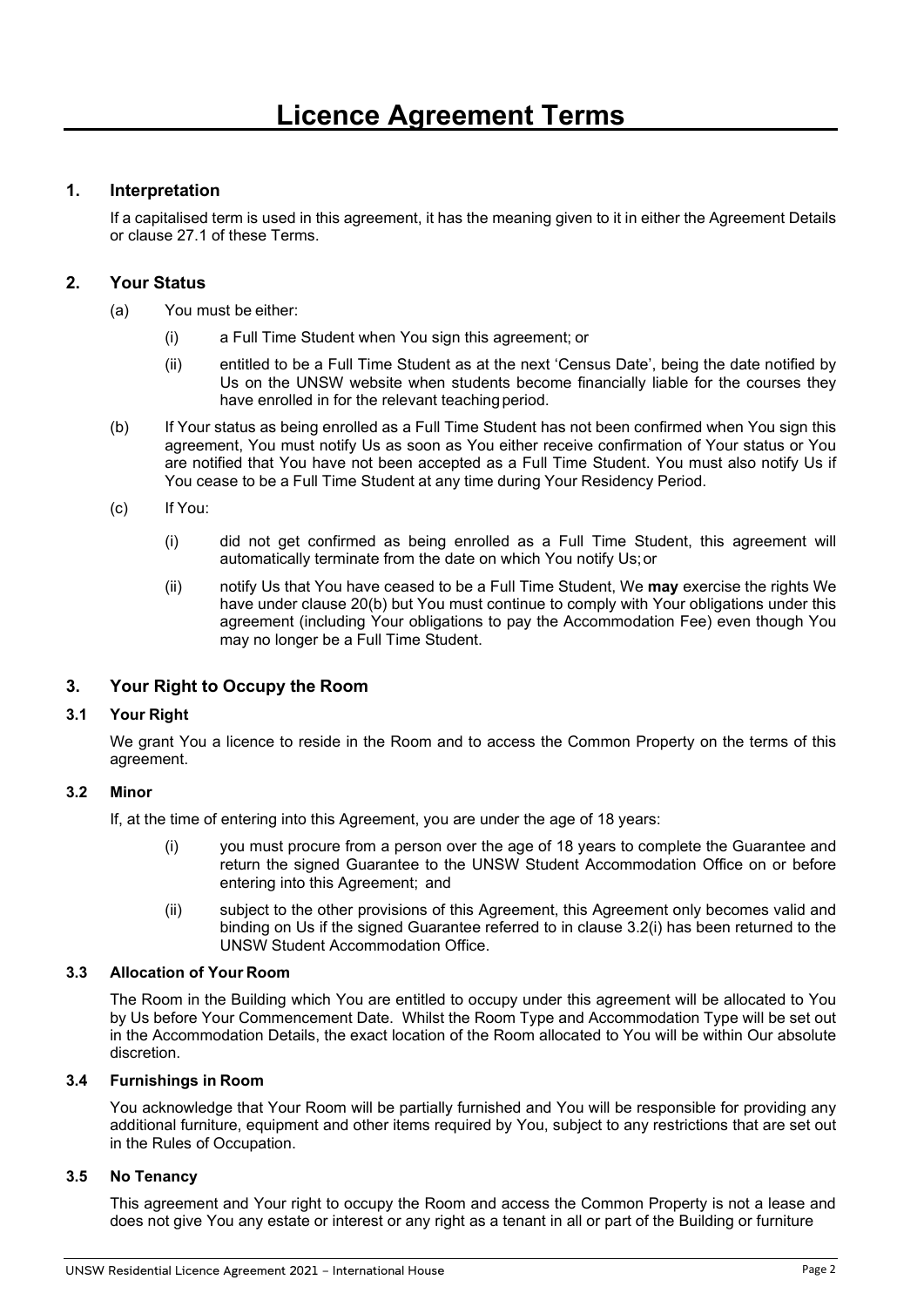and the legal possession and control of the Room and the rest of the Building will at all times remain with Us.

# **3.6 Vacancies**

- (a) You must only reside in the Room allocated to You and You may not move into any other room in the Building without Our consent.
- (b) Room vacancies within the Building that occur during Your Residency Period will be advertised by Us and We will determine the incoming resident in Our absolute discretion.

# **4. Residency Period**

- (a) You may only occupy the Room from the Commencement Date (and We will notify You of the time on that day after which You may move in) until 10am on the Termination Date, unless We agree in writing to extend Your TerminationDate.
- (b) If the Licence Agreement Details indicate that the Residency Period is for a single Term/s (Term 1, Term 2, Term 3) You must provide Us with evidence that You will be completing Your course at the end of the chosen Term by the start of your Licence Agreement. If You are not able or do not meet this requirement, the residency period will automatically revert to the full accommodation term for the relevant accommodation type.

# **5. Changes to Your Allocated Room**

# **5.1 You may request a Room Change**

You may request a transfer of accommodation to an alternative room within the Building or the accommodation by completing Our Residency Transfer Form and payment of the applicable administration fee. We will consider Your request provided there is alternative accommodation available and where applicable seek the Dean's approval and We may require You to enter into a new licence agreement setting out the details for the alternative accommodation.

#### **5.2 When You may need to move**

#### *For Summer Break or Repairs*

- (a) We may move You to another Room in a Building on Campus of equal or better standard by giving You at least 14 days' notice where circumstance allow:
	- (i) at any time during the summer recess period; or
	- (ii) at any time if We consider it necessary or desirable to do so (in Our absolute discretion) such as if We need to undertake repairs or maintenance, to avoid difficulties between residents in the Building, to cater for the specific needs of a resident or if We require the Room for other purposes.

#### *Immediate Relocation*

(b) We may temporarily relocate You to another Room if We consider it is in the best interests of the other residents in the Building to do so on an immediate basis (for example, if You are creating a disturbance during the exam period).

#### *Responsibility*

- (c) If We give You a notice to move or temporarily relocate, You must comply with that notice within the specified period and if You do not, We may arrange to move Your possessions to the alternative room or to storage (ifrequired).
- (d) You release Us from any claim for compensation with respect to any damage caused to Your belongings or furniture in the relocation from Your current Room to the alternative room. The terms of this agreement continue to apply if You move to another Room.

# **6. Accommodation Fees**

#### **6.1 Your obligation to pay the AccommodationFees**

(a) You must pay the Accommodation Fees relevant to Your Room Type and Accommodation Type without deduction or set-off.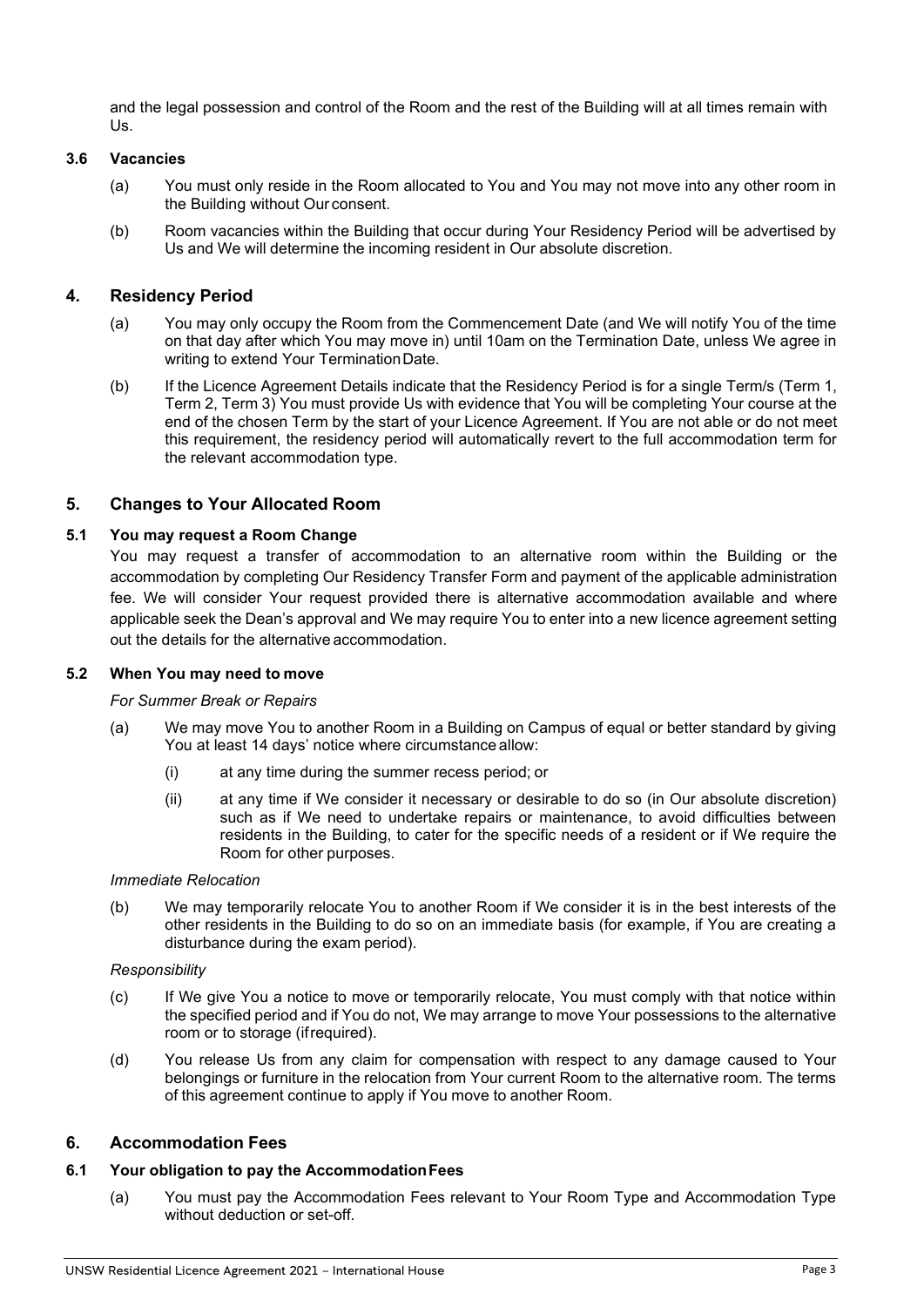- (b) You must pay the Accommodation Fees using the payment methods set out in the Accommodation Fee Schedule or as otherwise notified by Us from time to time.
- (c) Except if this agreement is terminated by Us because We are unable to continue to provide the Room on an ongoing basis in accordance with clause 20(a), You are responsible for paying the Accommodation Fee for the whole of the Residency Period even if this agreement is terminated and You no longer reside in the Room or You cease to be a Full Time Student.

#### **6.2 Payment Plan**

Despite the payment terms in Annexure B, We may, but are not obliged to, enter into a specific payment plan with You if You can demonstrate a financial need. However, any payment plans:

- (a) will require all Accommodation Fee payments to be made in advance; and
- (b) must be agreed by Us and You prior to the Commencement Date.

# **7. Your Financial Responsibility**

- (a) At any time (including following termination of this agreement) We may issue an invoice to You for:
	- (i) costs associated with repairing any loss or damage to the Room or Building which You are responsible for under this agreement, including costs associated with repairing or replacing any damaged or missing furniture, furnishings or fittings (except fair wear and tear);
	- (ii) costs associated with any necessary cleaning;and
	- (iii) any outstanding Accommodation Feepayments.
- (b) If You fail to comply with, or perform any of Your obligations contained in this agreement (including payment of an invoice issued under paragraph  $7(a)$ ), We may at any time, in Our absolute discretion, place a Denial of Services block on your student account which will prevent you from accessing the following services:
	- (i) Exam results
	- (ii) Access to buildings and computer labs
	- (iii) Access to Library Services
	- (iv) Official transcripts or any other official documentation issued by the University
	- (v) Graduation or re-enrolment (whichever is applicable)

until such time that the failure has been rectified. If We take this action, it does not prejudice Our right to seek other remedies.

This clause continues to apply even if this agreement is terminated.

#### **8. Condition and Maintenance of the Room**

- (a) We make the Room available to You in the condition set out in the Condition Report.
- (b) You must inspect the Room and complete the Condition Report within two (2) business days of the Commencement Date.
- (c) You must:
	- (i) keep the Room and the Common Area in a reasonably clean and tidy state at all times;
	- (ii) notify Us as soon as practical of any damage to the Room or the Common Area;
	- (iii) not attach any furniture, fixture or fitting including posters; and
	- (iv) not alter or add to the Building without Our prior written consent.

#### **9. Repairs**

(a) Except for fair wear and tear, You are directly responsible for the costs associated with repairing or rectifying the Room during the Residency Period including but not limited to attendances and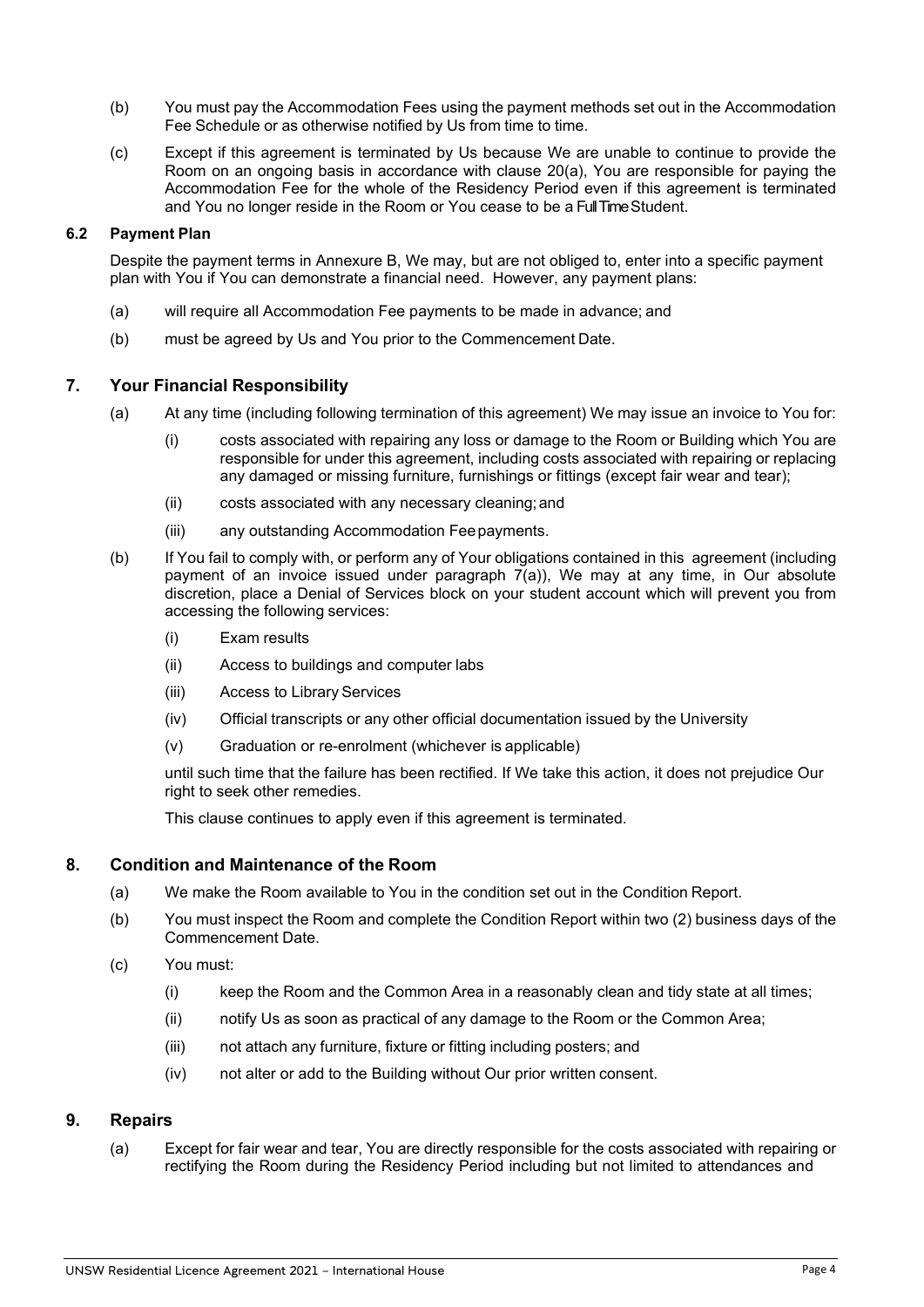services provided by UNSW Security, UNSW Maintenance and any non-UNSW tradesperson such as a locksmith, plumber, electrician, glazier, pest control and fire brigade.

- (b) You may be charged for a service call if an appointment for repairs is made by either You or Us (provided any notice required under this agreement has been given to You by Us) and the attending tradesperson(s) cannot gain access due to Your unavailability.
- (c) For non-urgent and urgent repairs required during business hours, You must contact the UNSW Student Accommodation Office.
- (d) For urgent repairs outside business hours, You must contact UNSW Security on 9385 6666, who are responsible for co-ordinating a response. Or for non-urgent repairs outside of business hours you must contact UNSW Student Accommodation Office during business hours.

#### **10. Use of Room and Conduct**

- (a) You acknowledge that:
	- (i) the UNSW Student Code of Conduct applies to any conduct in the Building and You must comply with Your obligations under that Code; and
	- (ii) You have access to the UNSW Student Accommodation Handbook outlining the broader philosophy and operations applicable to the Building and the accommodation. The Handbook may be updated by Us from time to time and does not form part of this Licence Agreement.
- (b) You must:
	- (i) comply with the Rules of Occupation as set out in Annexure A including not breaching Rule 8 (Smoking), Rule 9 (Drugs), Rule 10 (Alcohol) or Rule 11 (Weapons);
	- (ii) not create any noise in or around the Room that is likely to interfere with the peaceful enjoyment of the Your neighbours or any other person using the Room, the Building and its surrounds;
	- (iii) not threaten, abuse, intimidate or harass any member of UNSW staff, Your neighbours, tradesmen or co-occupant(s); and
	- (iv) obey all laws relating to residing in and using the Room and Building, comply with any lawful notice issued by any authority relating to the Room and Building and will notify Us immediately of any notice received.
- (c) We may:
	- (i) charge You up to \$550 for each and every breach committed by You of this clause 10; and
	- (ii) terminate this agreement by notice in writing to You with immediate effect if You breach clause 10 of this agreement.

#### **11. Security**

- (a) You must ensure that the property is properly secured at alltimes.
- (b) Under no circumstances must You permit doors to be kept unlocked or windows left open to allow casual visitors to gain access to theBuilding.
- (c) You are responsible for the conduct and behaviour of all of Your guests and invitees.
- (d) We are not responsible for any theft or damage to any of the parts, equipment or contents of Your property.

#### **12. Liabilities and Indemnities**

#### **12.1 When Joint and Individual Liability arises**

The Agreement Details will specify whether more than 1 resident is permitted to occupy the Room:

(a) If a single occupancy is specified, You will be solely liable for all expenses, costs, fees, charges and damage arising out of or in relation to Your occupation of the Room; and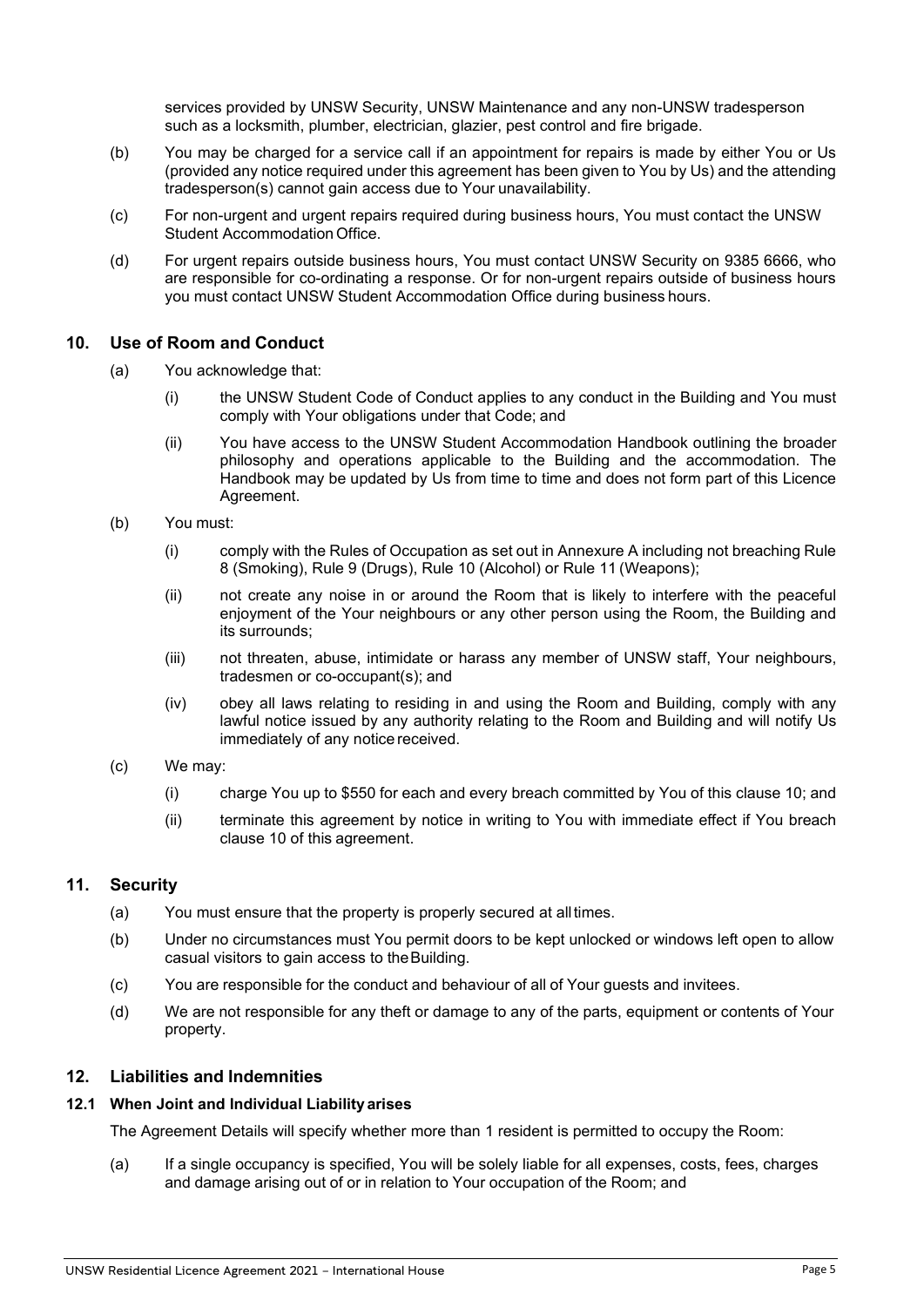(b) If more than one resident is permitted to occupy the Room, You are jointly and severally liable with any other resident permitted to occupy the Room for all expenses, costs, fees, charges and damage arising out of or in relation to the occupation of the Room including for any loss or damage arising from a failure by You or another resident to lock all windows and doors in the Room.

#### **12.2 You Occupy the Room at Your own Risk**

- (a) You occupy and use the Room, Common Property and other parts of the Building and its facilities and services at Your own risk. You should consider taking out appropriate contents insurance for any of Your personal items held in theBuilding.
- (b) We are not responsible (and You must indemnify Us and Our personnel) for any claims, injury, demands, loss or damage of any kind (including any personal injury or death or loss or damage to any personal items) to You and Your guests and invitees that might be suffered or incurred whilst in or in the vicinity of the Building, except to the extent the injury, loss or damage was caused by Our negligent act or omission.

# **13. Access**

- (a) We will endeavour to give You reasonable notice of any intention to enter the Room for purposes such as carrying out repairs, inspections and showing prospective occupants, although We are not obliged to do so.
- (b) We may conduct inspections of the Room if We consider such inspections to be necessary.
	- (i) Failure to pass inspections will result in charges for professional cleaners to return the room and/or apartment to the same condition and repair as the Room was in (subject to fair wear and tear) at the CommencementDate;
- (c) You must contact Us immediately if the identity of any tradesperson seeking access to the Room or the Building cannot be verified.
- (d) You must co-operate with Us and Our tradespeople as reasonably required when the Room or Common Property needs to be accessed.

# **14. Our Rights**

We will at all times during the Residency Period (and any holding over period) keep possession of, and full control over, the Building and will at all times have full and free access for such purposes as We may consider appropriate.

#### **15. Utilities and Internet Access**

- (a) Data usage and utility costs are included in the Accommodation Fee. However, if We, in Our absolute discretion, consider You have incurred excessive data usage or utility costs, We may require You to pay the additional costs in the same manner as the Accommodation Fee is paid.
- (b) You must not remove or damage or misuse any part of any networking infrastructure installed on the Room or Common Property.

# **16. Locks, Keys and Security Access Cards**

- (a) Except for fair wear and tear You are responsible and liable to pay for the cost of:
	- (i) repairing any door locks to the Room;
	- (ii) replacing any issued key or security access cards lost, damaged or misplaced (the cost is specified in the Fee Schedule); and
	- (iii) replacing any issued key or security access cards, if You fail to return Your key or any temporary security access card personally to Us on or before the TerminationDate.
- (b) You must immediately report the loss or damage of any door locks, keys and/or security access cards to Us.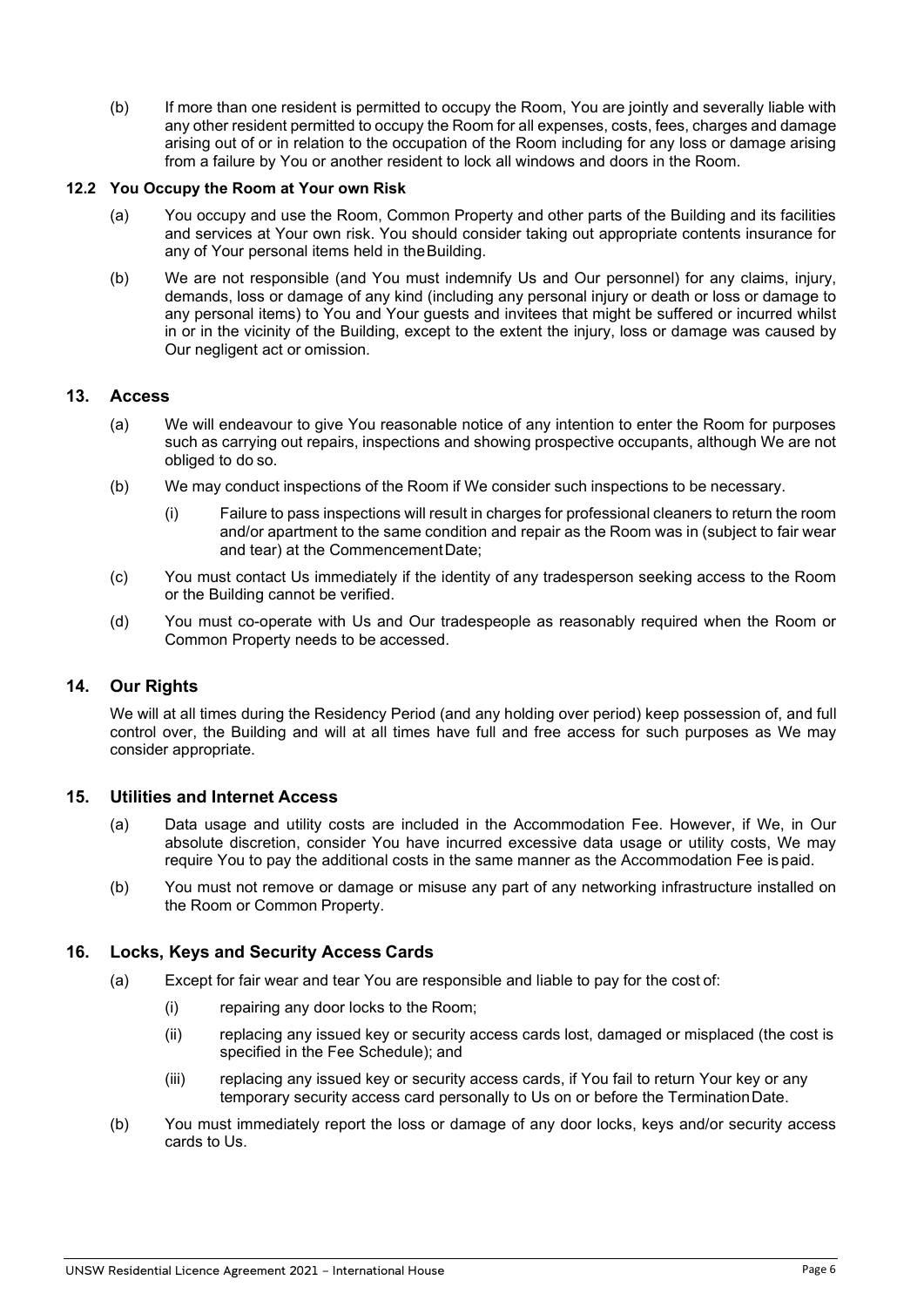- (c) If You lock yourself out of the Room or the Building outside of business hours (UNSW Apartments and University Terraces), You should contact UNSW Security on 9385 6666. A lock out fee will be charged by UNSW Security and payable directly to them at the time of the lock out. If You lock yourself out of the Room or the Building during business hours, You will need to contact UNSW Student Accommodation.
- (d) You must not change any of the locks in the Room or the Building.

# **17. Smoke Alarms & Fire Protection Equipment**

- (a) Under no circumstances must You remove, interfere with or obstruct any smoke alarm or any other fire protection equipment within the Building.
- (b) You must not use candles or misuse heaters in any manner that would be a fire hazard. This includes drying clothes on or close to heater(s), or heaters being placed close to curtains and soft furnishings.
- (c) In the interests of safety, heaters with an exposed element, small fan heaters and bar heaters are prohibited. Residents may only use enclosed column heaters with a maximum capacity not exceeding 1,200 watts with the prior consent of management.
- (d) You are responsible and liable to pay for the cost of any false fire alarm attendances triggered by You or Your guests.

#### **18. Insects**

You agree that while We will reasonably attempt to ensure that the Room is insect free, We are not responsible for any insect infestation that may occur after the Commencement Date.

# **19. If You want to Vacate Early**

You may terminate this agreement prior to the Termination Date by giving Us at least four (4) weeks' written notice, in which case You will still have ongoing responsibilities including the continued payment of the Accommodation Fee for the remainder of the Residency Period as set out in clause 20.

#### **20. When We can Terminate this agreement**

We may terminate this agreement:

- (a) if for any reason We are unable to continue to provide the Room as accommodation on an ongoing basis by giving You at least three (3) weeks' notice;
- (b) if You:
	- (i) fail to be confirmed as a Full Time Student by the CensusDate;
	- (ii) cease to be an enrolled Full Time Student of the University;
	- (iii) fail to move in and occupy the Room within 10 days of Your Commencement Date and We have not given You approval in writing to delay Your move in;
	- (iv) have entered into a formal or informal sub-licence arrangement in relation to Your Room in breach of clause 22; or
	- (v) in Our reasonable opinion, have permanently vacated the Room before the Termination Date and You have not given Us notice under clause 19,

by giving You at least one (1) weeks written notice;

- (c) immediately if You breach clause 10;
- (d) if You breach any other obligation under this agreement:
	- (i) that is not capable of being remedied;or
	- (ii) that is able to be remedied but You have failed to remedy that breach to Our reasonable satisfaction within the time period specified in a notice to You; or
- (e) if You fail to pay any of the amounts owed under this agreement within fourteen (14) days after the due date for payment.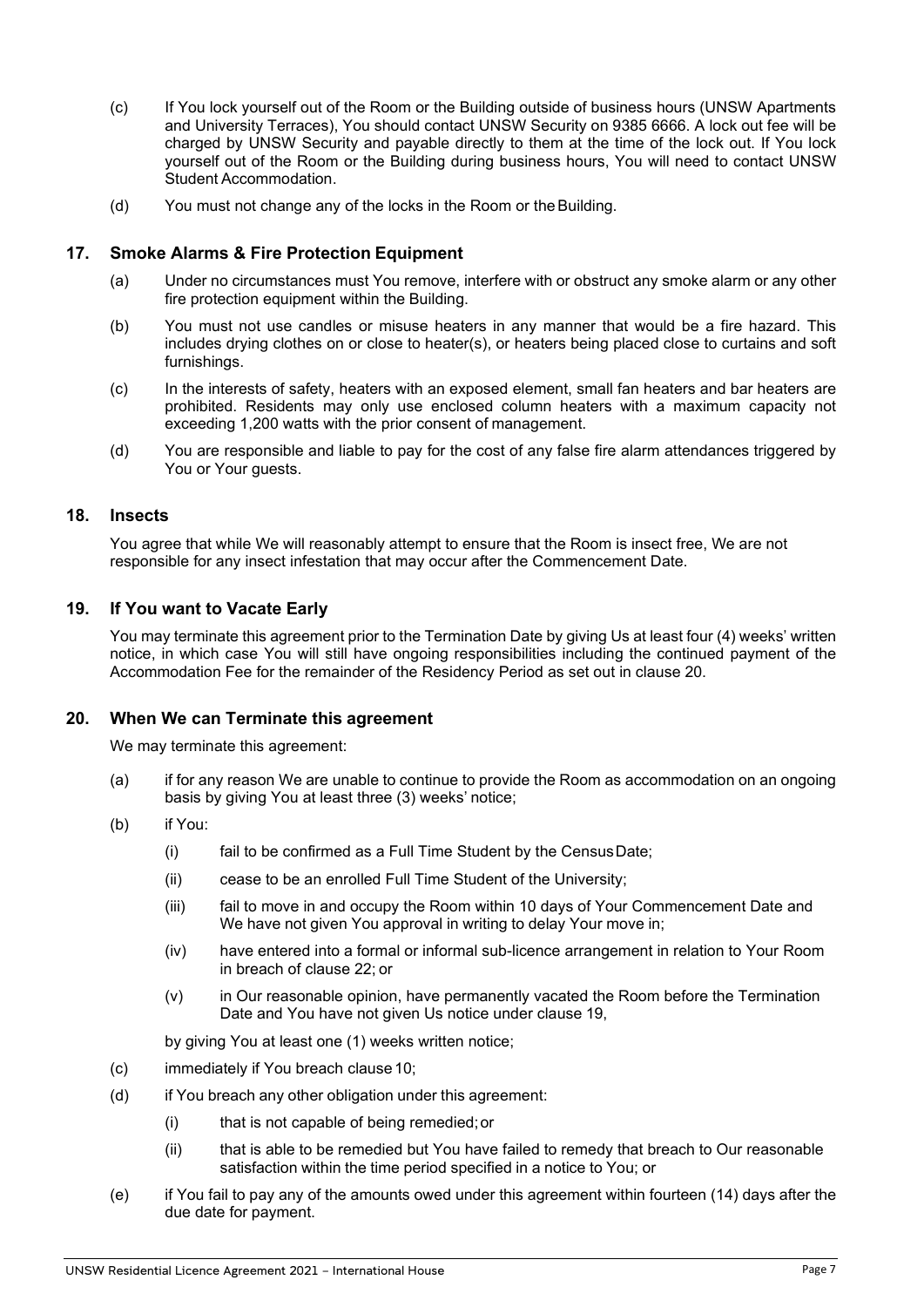# **21. Consequences of You Vacating Early or Termination**

# **21.1 Administration Fee and Continuing Obligation to pay Accommodation Fee**

If:

- (a) You terminate this agreement prior to the Termination Date; or
- (b) We terminate this agreement prior to the Termination Date (except in the circumstances described in clause 20(a)),

then:

- (c) We may charge You an administration fee equal to 2 weeks of Accommodation Fees, which You acknowledge is a reasonable estimate of the costs We incur as a consequence of You vacating the Room early (such as processing the application for a replacement Resident); and
- (d) You must continue to pay the Accommodation Fees and all other applicable fees and charges under this agreement up to and including the Termination Date irrespective of whether or not You are still a Full Time Student, unless and until:
	- (i) subject to clause 21.2, We have entered into a residential accommodation agreement with a replacement Resident and they have commenced paying the applicable accommodation fee for Your Room; or
	- (ii) We notify You in writing (in Our absolute discretion) that You are released from Your continuing liabilities and obligations under this agreement.
	- (iii) We reserve the right to accept the most suitable applicant in Our absolute discretion

This clause continues to apply even if this agreement is terminated.

#### **21.2 Process for Replacement Resident**

- (a) If this agreement is terminated prior to the Termination Date (except in the circumstances described in clause 20(a)):
	- (i) You may ask Us to select an applicant on the waiting list (if there is any) to become a replacement Resident; or
	- (ii) if there are no applicants on the waiting list, You may find a proposed replacement Resident to occupy the Room but this personmust:
		- (A) be currently enrolled as a Full Time Student atUNSW;
		- (B) not be a current resident under an existing accommodation agreement with Us;
		- (C) complete the College interview process if it is for a UNSWCollege;
		- (D) sign a residential accommodation agreement in form required by Us for at least the unexpired period of Your Residency Period;and
		- (E) pay any relevant fees.
- (b) We will not be obliged to accept any replacement resident:
	- (i) unless and until You have paid all outstanding Accommodation Fees and all other applicable fees and charges under this agreement as at the date on which a replacement Resident becomes liable to pay an accommodation fee to Us for Your Room; and
	- (ii) unless the replacement resident is acceptable to UNSW Student Accommodation, who will have the final decision on their suitability (in Our absolute discretion).

# **21.3 Failure to Pay**

If You fail to pay the administration fee under clause 21.1, any ongoing Accommodation Fees or any other fees or expenses You are liable for under this agreement, We may exercise Our rights to block Your access to myUNSW and accordingly to UNSW resources in accordance with 7(b) until any outstanding amounts are paid.

#### **21.4 General End of OccupancyObligations**

(a) On or before the Termination Date, unless an extension to the Residency Period is agreed with Us in writing, You must: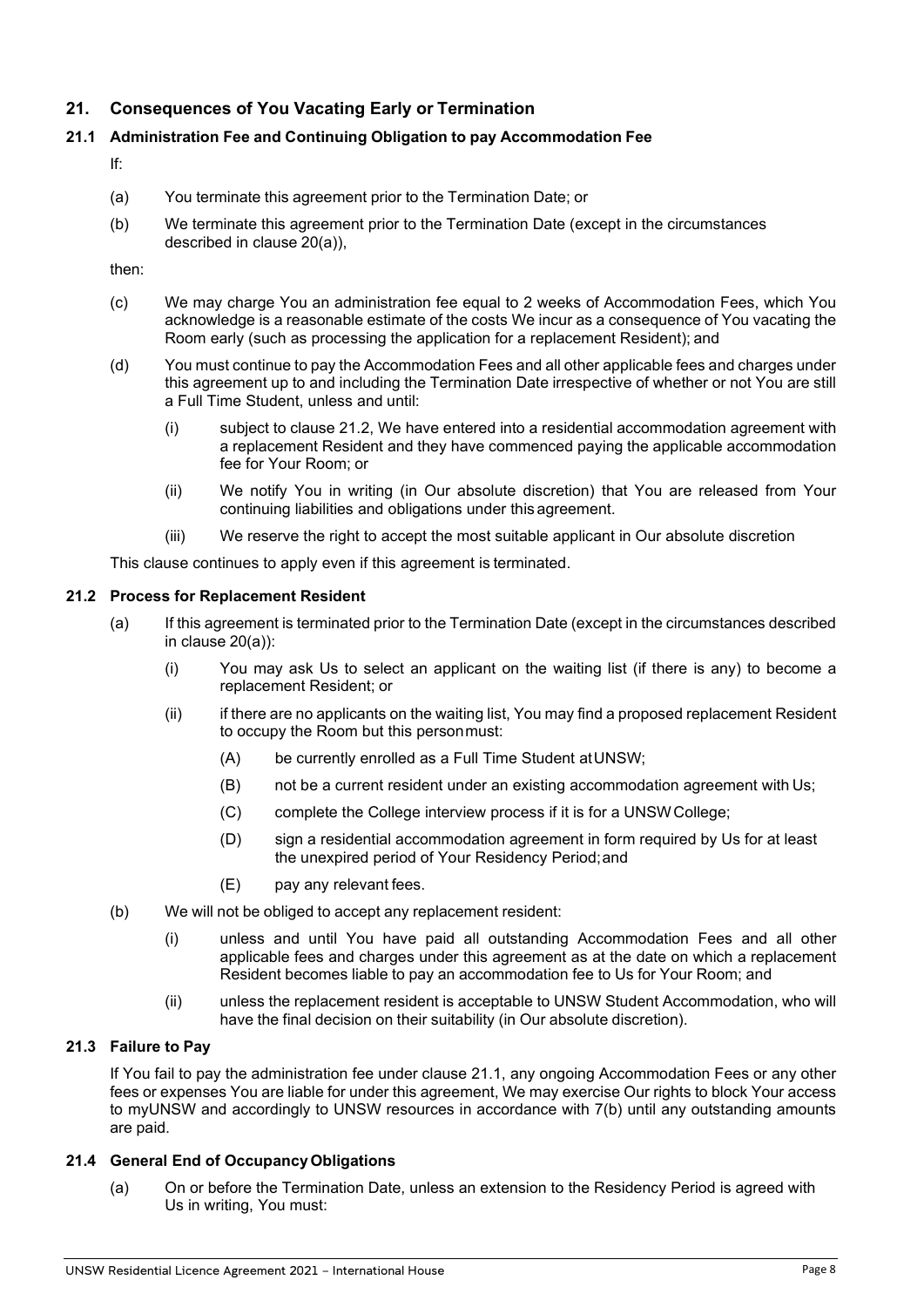- (i) return the Room in the same condition and repair as the Room was in (subject to fair wear and tear) at the Commencement Date;
- (ii) remove Your property and make good any damage You or Your guests caused to the Room and the Common Property (to Our satisfaction); and
- (iii) make sure the Room and the immediately surrounding Common Property is clean and free from rubbish (including cigarette butts); and
- (iv) vacate the Room.
- (b) If You do not comply with Your obligations under clause 21.4(a) by the Termination Date, You must pay an occupation fee to Us on Our demand, such occupation fee being calculated at the rate of \$100 per day plus GST (if any) from the Termination Date until the day You have fully complied with Your obligations under clause 21.4(a).
- (c) You agree that the cleaners may dispose of any personal items including food items that are left in the Building after the Termination Date.
- (d) We take no responsibility for any items left in the accommodation after the Termination Date.
- (e) Failure by You to comply with clause 21.4(a) may result in immediate eviction by UNSW Security.
- (f) Any provision of this agreement that expressly or by implication is to continue after termination or expiration of this agreement willcontinue.

#### **21.5 Failure to Perform**

We may do anything which You should have done under this agreement if You do not promptly do so or, if in Our reasonable opinion, You do not do so properly. You must reimburse Us on demand for any costs and expenses incurred by UNSW under this clause.

# **22. No Assignment or Sublicensing**

This agreement and Your right to occupy the Room:

- (a) is personal to You and must not be assigned;and
- (b) may not be sub-licensed by You.

#### **23. Privacy Consent**

You consent to Us:

- (a) using Your personal information (including Your photo) that You have provided to UNSW, including disclosing Your personal information to UNSW Security, for any purpose related or incidental to Your occupation and use of, and access to, the Room, Building or Common Property.
- (b) using Your academic record to confirm Your enrolment status at the University or for any purpose related or incidental to Your occupation.
- (c) notifying the person You have identified as Your "parent/guardian/next of kin" in Your application form if We consider that there is significant concern regarding Your health or well-being. You will notify UNSW Student Accommodation of any changes to thisperson.
- (d) discussing Your account with Your "parent/guardian/next of kin" if necessary.
- (e) Recording and reproducing on film, tape and by any other means (including, without limitation, still photography) You whilst observing or participating in any activity in the Accommodation or at any place outside the Accommodation, including any such activity which is organised, sponsored or promoted, recommended or endorsed by Us or by any organisation or group which is in any way associated with UNSW Student Accommodation (the Recording);
- (f) Using the Recording (in whole or in part) to produce promotional and editorial material (the Material) relating to UNSW Student Accommodation's business, including the right to synchronise the audio from the Recording with other visual images and the vision from the Recording with other audio; and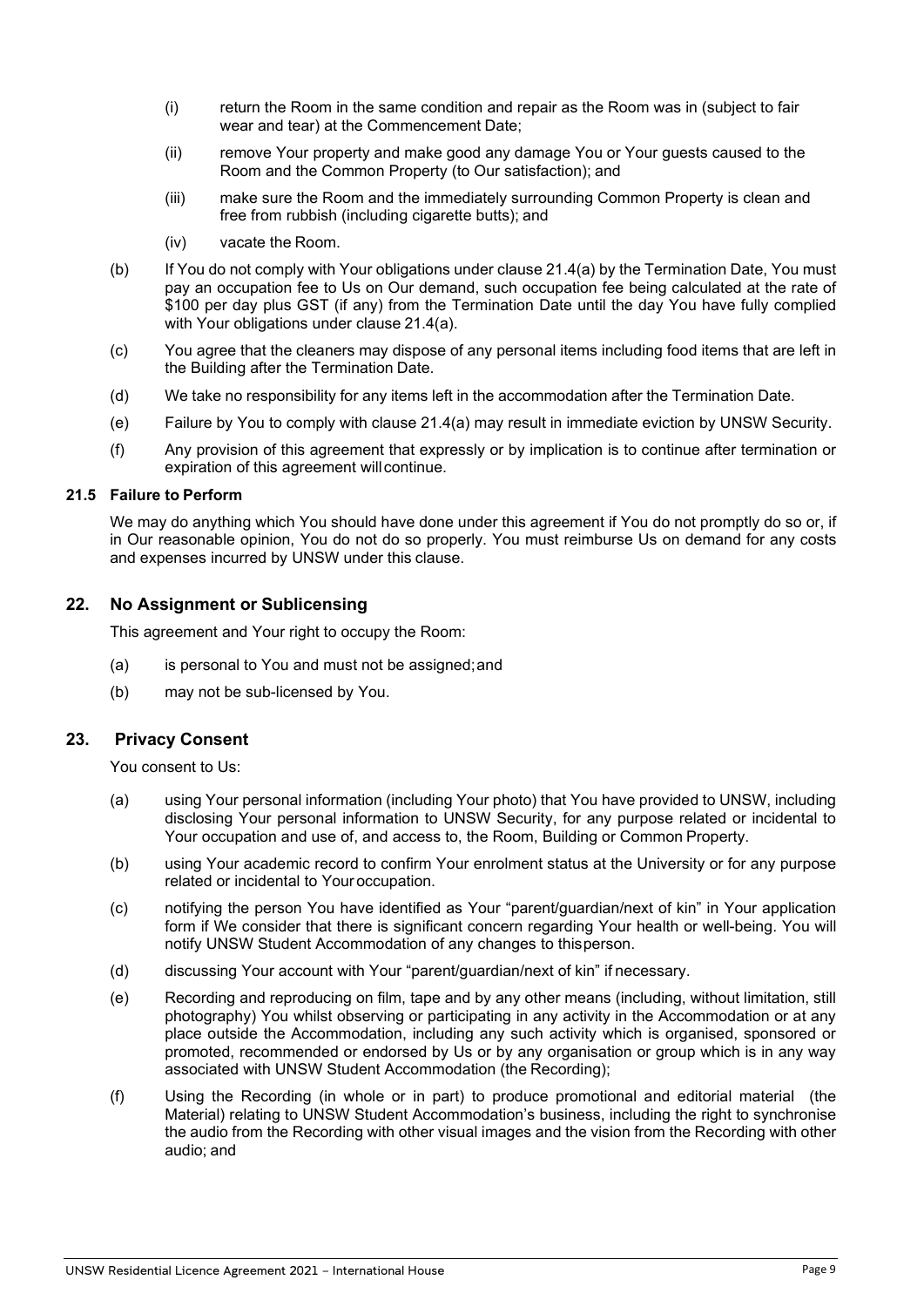(g) Publishing, communicating and/or permitting the communication of the Recording and the Material to the public throughout the world in all media (including, without limitation, on any website or social networking site) for educational, promotional, advertising, selling and marketing purposes related to UNSW's Student Accommodation business.

# **24. Notices**

- (a) A notice or other communication required or permitted to be given must be in writing, and in the case of a notice or communication to You, sent to Your UNSW Student email address.
- (b) A notice or other communication sent by email is taken to have been given (unless otherwise proved):
	- $(i)$  if sent before 4 pm on a business day; on the day it is sent
	- (ii) if sent after 4pm on a business day; the next business day,or
	- (iii) if sent on a day that is not a business day; on the next business day following that day.
- (c) We may change Our address for service by giving notice of that change in writing to You.
- (d) If You are required to give a notice to Us under this agreement, You must send that notice to [accommodation@unsw.edu.au](mailto:accommodation@unsw.edu.au)

# **25. Waiver or Variation**

- (a) No failure to exercise and no delay in exercising any right, power or remedy under this agreement or no single or partial exercise of any right, power or remedy will prevent any other or further exercise of that or any other right, power or remedy.
- (b) The exercise of a power or right does not prevent:
	- (i) its future exercise; or
	- (ii) the exercise of any other power or right.
- (c) The variation or waiver of a provision of this agreement or a party's consent to depart from a provision by another party will be ineffective unless in writing signed by the parties.
- (d) No waiver by Us of one breach of an obligation under this agreement is a waiver of another breach of that same obligation or of any other.
- (e) The demand by Us for, or acceptance by Us of an Accommodation Fee or any other money payable under this agreement after You fail to do so is not a waiver of any earlier breach by You. The later acceptance by Us of the Accommodation Fee or other money (as appropriate) is a waiver by Us only in relation to Your failure to make that particular payment when due.
- (f) Any waiver by Us must be in writing.

#### **26. Whole Agreement**

In relation to the subject matter of this agreement:

- (a) represents the entire agreement between the parties; and
- (b) overrides all oral and written communications by or on behalf of any of theparties.

#### **27. Definitions and Interpretation**

#### **27.1 Definitions**

In this document, unless otherwise indicated by the context:

**Accommodation Fee** means the accommodation fees and other charges specified in the Accommodation Fee Schedule or as otherwise set out in this agreement. **Agreement Details** means the schedule attached to the front of these Terms setting out the variable information related to this agreement such as Your details and other information related to the Room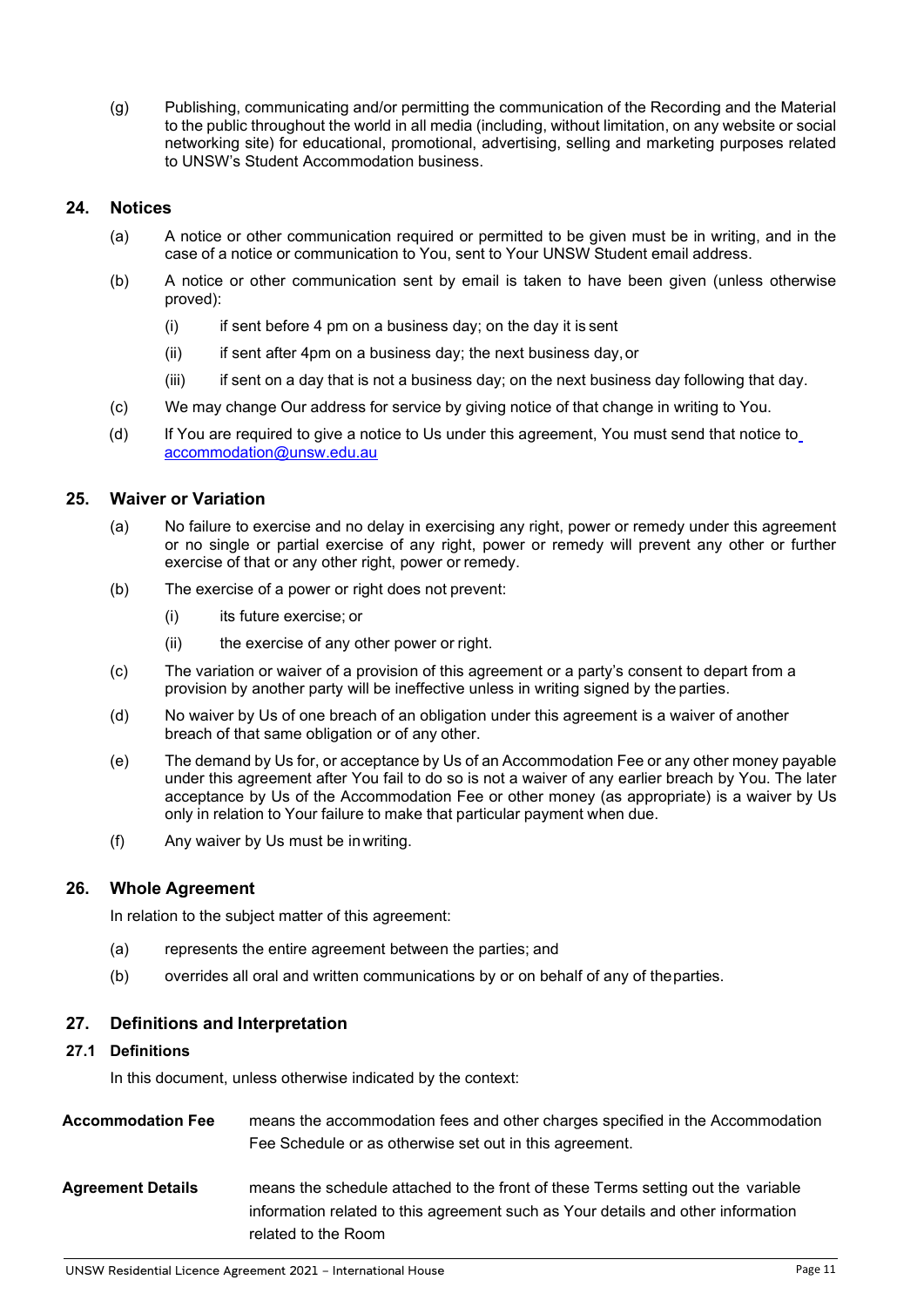| <b>Building</b>          | means the accommodation building identified in the Agreement Details in which the<br>Room is located.                                                                                                                                                                                                                                                                                                                                                                                                                                                 |  |
|--------------------------|-------------------------------------------------------------------------------------------------------------------------------------------------------------------------------------------------------------------------------------------------------------------------------------------------------------------------------------------------------------------------------------------------------------------------------------------------------------------------------------------------------------------------------------------------------|--|
| <b>Business Hours</b>    | means the hours from 8:30am to 4:30pm, as changed from time to time.                                                                                                                                                                                                                                                                                                                                                                                                                                                                                  |  |
| <b>Business Day</b>      | means a day that is not a Saturday, Sunday, public holiday or bank holiday in<br>Sydney.                                                                                                                                                                                                                                                                                                                                                                                                                                                              |  |
| <b>Commencement Date</b> | means the Commencement Date for the Room as specified in the Agreement Details.                                                                                                                                                                                                                                                                                                                                                                                                                                                                       |  |
| <b>Common Property</b>   | means those parts of the Building specified by Us from time to time for use by<br>occupants of the Building in common with Us and its respective employees, invitee,<br>licencees and any other persons authorised by Us and which are not otherwise<br>leased or licensed to any person.                                                                                                                                                                                                                                                             |  |
| <b>Condition Report</b>  | means the condition report for the Room and the furniture (if any) as at the<br>Commencement Date that We will provide to You.                                                                                                                                                                                                                                                                                                                                                                                                                        |  |
| <b>Fee Schedule</b>      | means the schedule of Accommodation Fees and charges payable by You,<br>which is set out in Annexure B.                                                                                                                                                                                                                                                                                                                                                                                                                                               |  |
| <b>Full Time Student</b> | means a student that is enrolled at UNSW on a full-time basis. Whether a student is<br>enrolled at UNSW on a full-time basis is determined by the University's enrolment<br>rules and may vary from time to time. As at the date of this agreement, a full-time<br>study load is enrolment in a minimum of 12 Units of Credit (UoC) each term, or 36<br>UoC across three standard terms with at least one course enrolment in each term.<br>The three terms must be standard terms (not summer), and one course enrolment<br>must be at least one UoC |  |
| <b>GST</b>               | has the meaning given in the A New Tax System (Goods and Services Tax) Act 1999.                                                                                                                                                                                                                                                                                                                                                                                                                                                                      |  |
| <b>Handbook</b>          | means the handbook issued by the UNSW Student Accommodation office to You<br>outlining the broader philosophy and operations applicable to the Room and the<br>Building and the accommodation.                                                                                                                                                                                                                                                                                                                                                        |  |
| myUNSW                   | means the website page contained within the UNSW website providing UNSW<br>services and resources.                                                                                                                                                                                                                                                                                                                                                                                                                                                    |  |
| <b>Residency Period</b>  | means the period identified in clause 4.                                                                                                                                                                                                                                                                                                                                                                                                                                                                                                              |  |
| Room                     | is a room of the Room Type specified in the Agreement Details in the Building which:                                                                                                                                                                                                                                                                                                                                                                                                                                                                  |  |
|                          | We have allocated to You in accordance with clause 3.3; or<br>(a)                                                                                                                                                                                                                                                                                                                                                                                                                                                                                     |  |
|                          | any replacement Room which We notify You in writing that You are<br>(b)<br>entitled to occupy in accordance with clause 5.                                                                                                                                                                                                                                                                                                                                                                                                                            |  |
| <b>Room Fees</b>         | means the Application Fee, the Advance Payment on Acceptance of Offer and the<br>Accommodation Fee as set out in Annexure B Accommodation Fee Schedule.                                                                                                                                                                                                                                                                                                                                                                                               |  |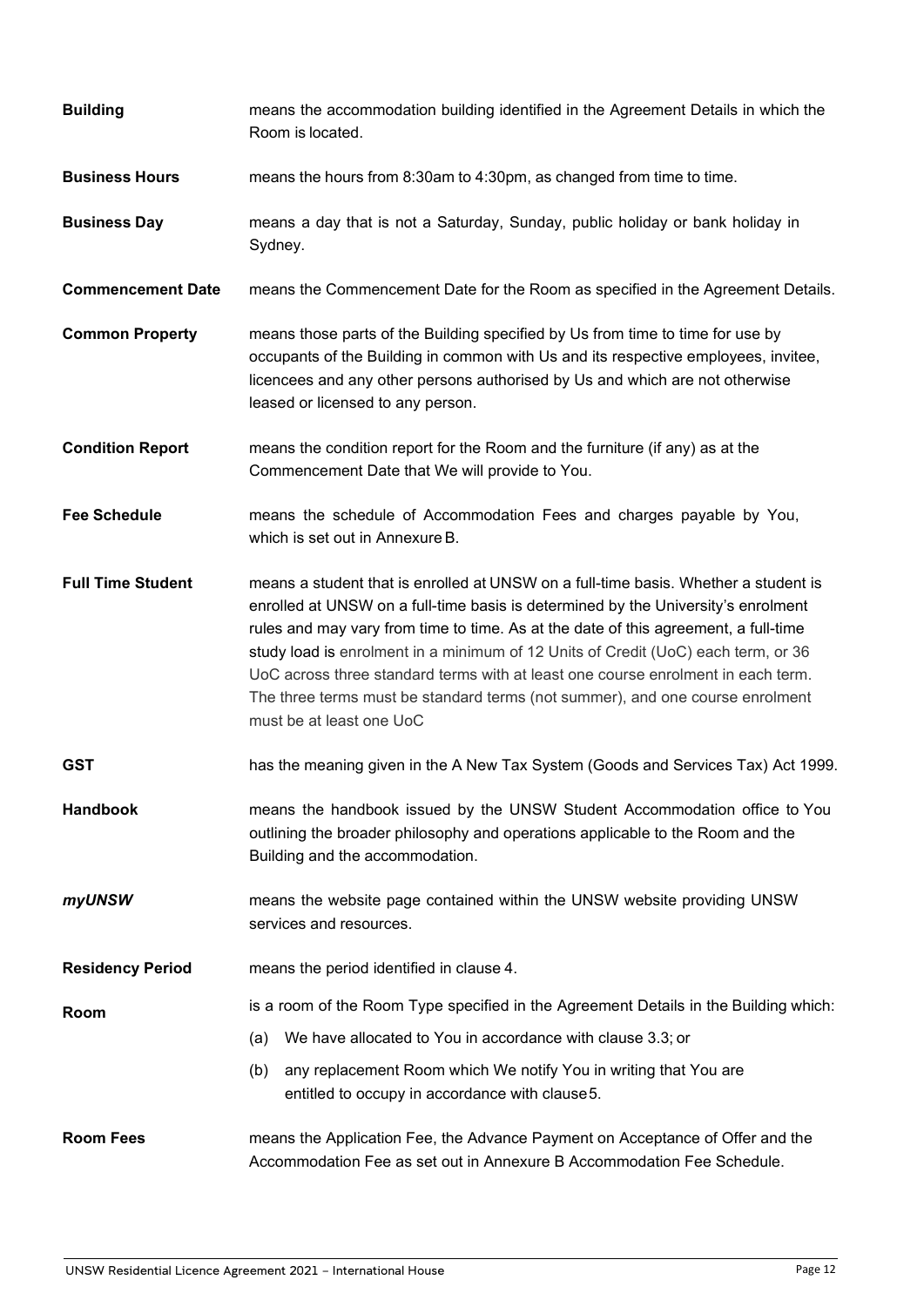| <b>Rules of Occupation</b>                         | means the rules set out in Annexure A to this agreement.                                                                                                                                                                                 |  |
|----------------------------------------------------|------------------------------------------------------------------------------------------------------------------------------------------------------------------------------------------------------------------------------------------|--|
| <b>Term</b>                                        | means the period of each academic year identified as a term on the UNSW academic<br>calendar published on the UNSW website.                                                                                                              |  |
| <b>University Terraces</b>                         | means the accommodation of that name located at Gate 2, High Street UNSW<br>Sydney NSW 2052.                                                                                                                                             |  |
| <b>UNSW</b>                                        | means the University of New South Wales (ABN 57 195 873 179).                                                                                                                                                                            |  |
| <b>UNSW Apartments</b>                             | means any one or more of Barker Street Apartments, Mulwarree Apartments or High<br>Street Apartments.                                                                                                                                    |  |
| <b>UNSW College</b>                                | means any one or more of the following Basser College, Goldstein College, Fig Tree<br>Hall, Philip Baxter College, Colombo House, International House or UNSW Hall.                                                                      |  |
| <b>UNSW Maintenance</b>                            | means the UNSW Student Accommodation maintenance staff as well as the UNSW<br>Facilities Maintenance staff who are responsible for repairs and maintenance in all<br>UNSW buildings.                                                     |  |
| <b>UNSW Student</b><br><b>Accommodation Office</b> | means the office managing the accommodation provided by UNSW.                                                                                                                                                                            |  |
| <b>UNSW Security</b>                               | means the UNSW Security Services office responsible for providing a 24 hour security<br>presence on the UNSW campus and maintaining security monitoring services.                                                                        |  |
| <b>UNSW Student Code of</b><br><b>Conduct</b>      | means the document named 'Student Code of Conduct' available on the UNSW<br>website stating the standard of conduct expected of students of UNSW with respect to<br>their academic and personal conduct.                                 |  |
| Us, We or Our                                      | means UNSW.                                                                                                                                                                                                                              |  |
| <b>Termination Date</b>                            | means:<br>the 'Termination Date' specified in the Agreement Details;<br>(a)<br>an earlier date specified by Us if We terminate this agreement in accordance<br>(b)<br>with clause 20; or<br>a later date agreed in writing by Us.<br>(c) |  |
| You or Your                                        | means the person identified in the Agreement Details.                                                                                                                                                                                    |  |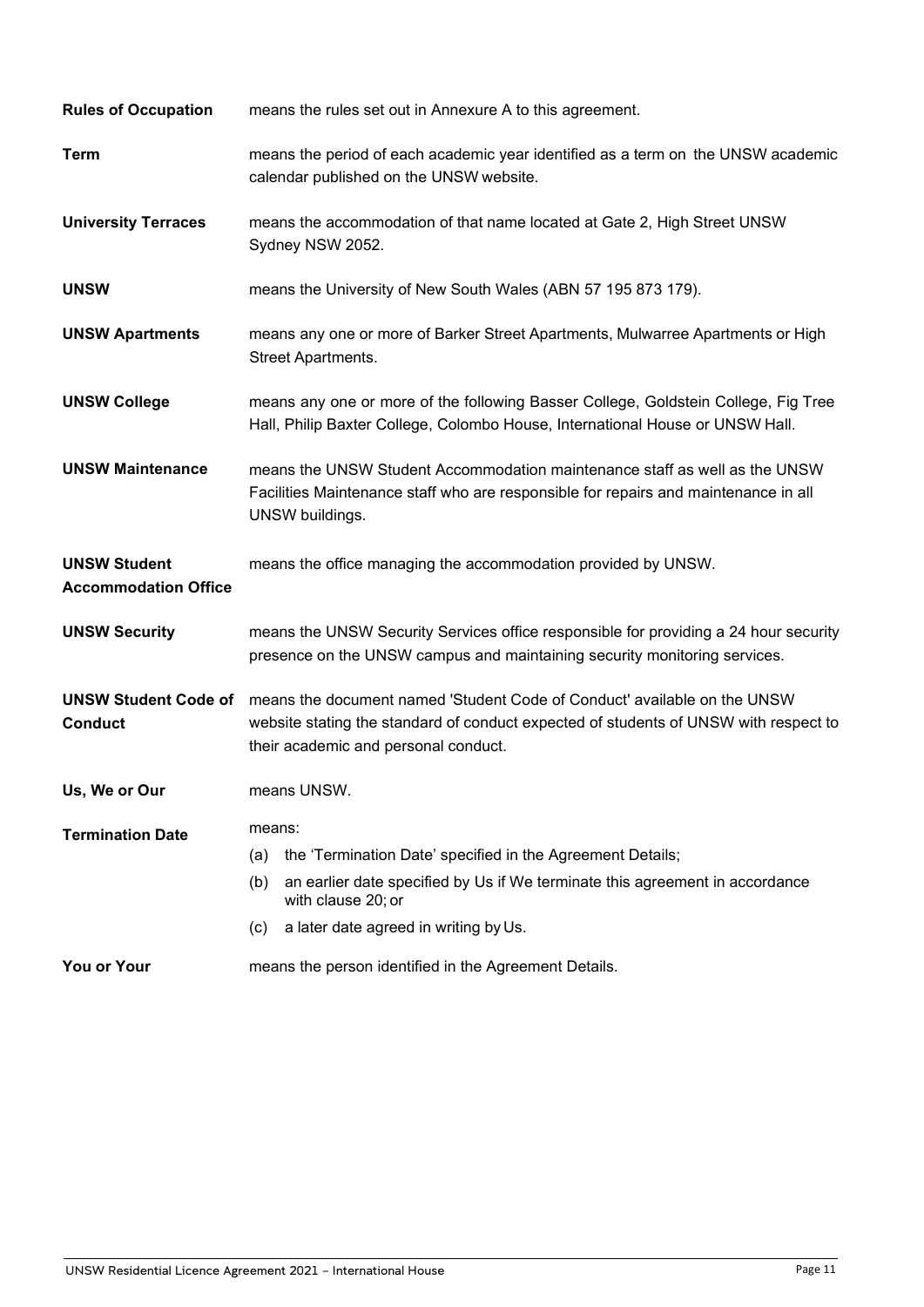# **27.2 Interpretation**

In this agreement, unless otherwise indicated by the context:

- (a) words importing the singular include the plural and vice versa;
- (b) headings are for convenience only and do not affect interpretation of this Licence;
- (c) a reference to a clause, paragraph or schedule is a reference to a clause, paragraph or schedule of this Licence;
- (d) where any word or phrase is given a definite meaning in this Licence, any part of speech or other grammatical form of that word or phrase has a corresponding meaning;
- (e) a reference to a statute, statutory provision or regulation includes all amendments, consolidations or replacements thereof;
- (f) a reference to a party to a document includes that party's legal personal representatives, successors and permitted assigns; and
- (g) a reference to a body, whether statutory ornot:
	- (i) which ceases to exist;
	- (ii) whose powers or functions are transferred to another body; or
	- (iii) is a reference to the body which replaces it or which substantially succeeds to its powers or functions.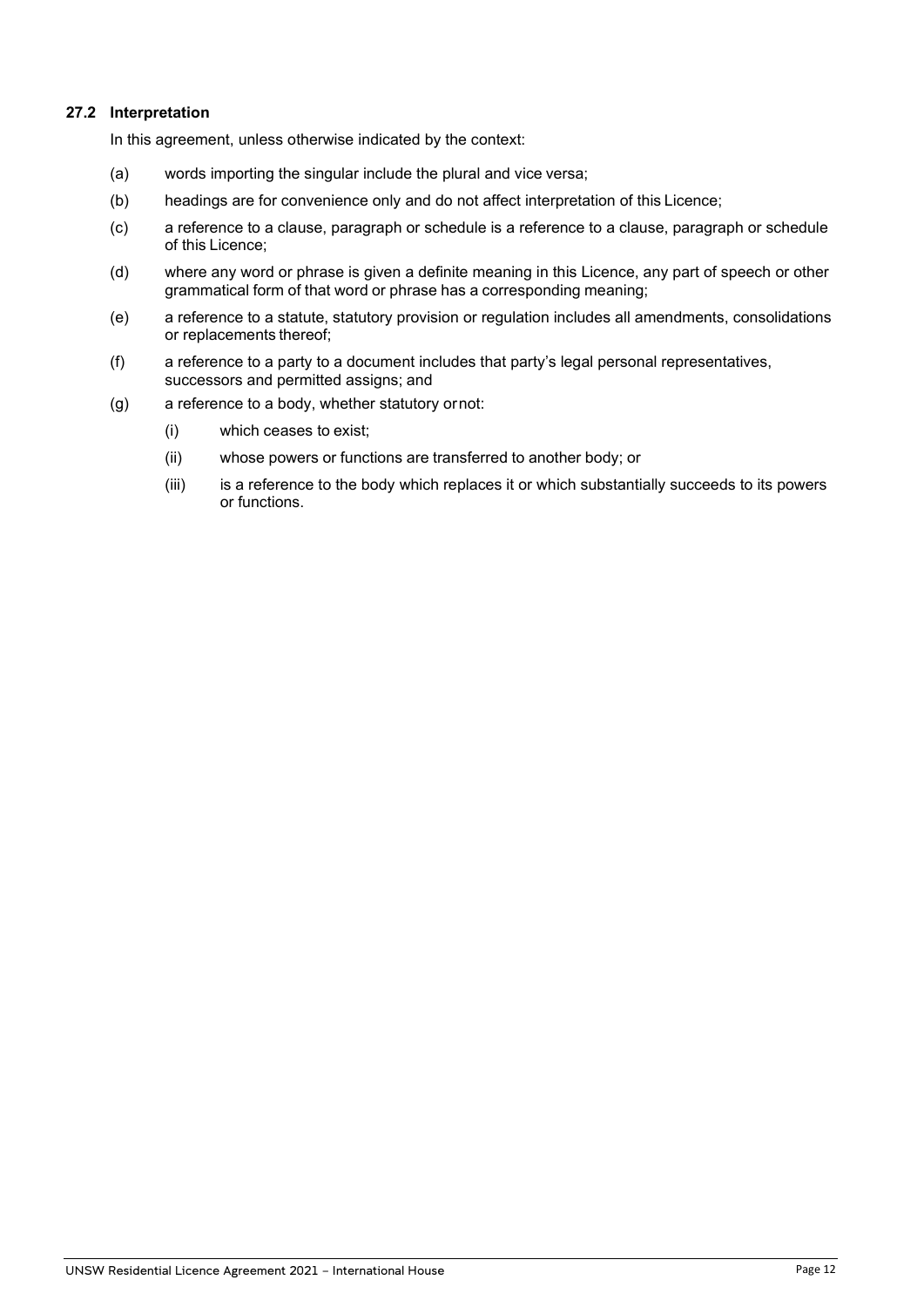# **1. Photo ID**

Upon checking-in or within 72 hours of checking-in, You must present to the UNSW Student Accommodation Office an original photo identification (such as a passport, driver's licence or student ID) along with a copy of such photo ID for Our records. You must provide Us with any updates to Your personal details following any change to the information previously submitted, by contacting the UNSW Student Accommodation Office.

# **2. Induction**

You must complete, when advised, the accommodation induction process. This includes completing online modules prior to checking-in and attending at least one orientation session within one month of checking-in (or at the earliest available session during the term of Your Licence Agreement). The orientation sessions are designed to ensure the safety, security and well-being of all residents and staff.

# **3. Noise**

- (a) You must not make any noise or cause any disruption within the Room, Building or on Common Property:
	- (i) at any time, if it is likely to disturb the peaceful enjoyment of anotherresident;
	- (ii) between the hours of 11pm and 8am (or such earlier time as per Rule  $3(c)$ ).
- (b) If You create a noise or disturbance, UNSW Security will attend thedisturbance.
- (c) We may impose quiet hours during periods of study vacation and exams as outlined in the Resident Handbook.

# **4. Common property**

You must not

- (a) cause or allow any damage to any lawn, garden, tree, shrub, plant or flower on Common Property;
- (b) use any part of Common Property as Your owngarden;
- (c) cause or allow any damage to (or make any additions or improvements to) any structure that is part of Common Property without Our written permission. If any Common Property is damaged, You must notify Us and We will be responsible for maintaining anything We have installed; and
- (d) throw or leave any rubbish, dirt, dust or other materials on Common Property that may interfere with the peaceful enjoyment of another resident in the Building. In particular, You must not litter the Building and its surrounds and the Common Areas with cigarette butts. If You do, they will be removed by Us at Your cost.

# **5. Your behaviour**

- (a) You must not engage in any behaviour or any conduct that threatens, abuses, intimidates or harasses another resident, guest or Our staff or participate in any behaviour that is illegal whilst in the Room, Building or Common Property.
- (b) You must be adequately clothed when on Common Property and balconies. You must not use language or behave in a way which might offend or embarrass others using the Building or Common Property.

# **6. Behaviour of guests**

- (a) You must make sure Your guests do not behave in any way which might disturb the peaceful enjoyment of another resident. This applies to behaviour of Your guests in a Room, Building or on Common Property.
- (b) You are responsible for your guests and will be held accountable for any act, omission or misconduct by Your guests including breach of these Rules of Occupation.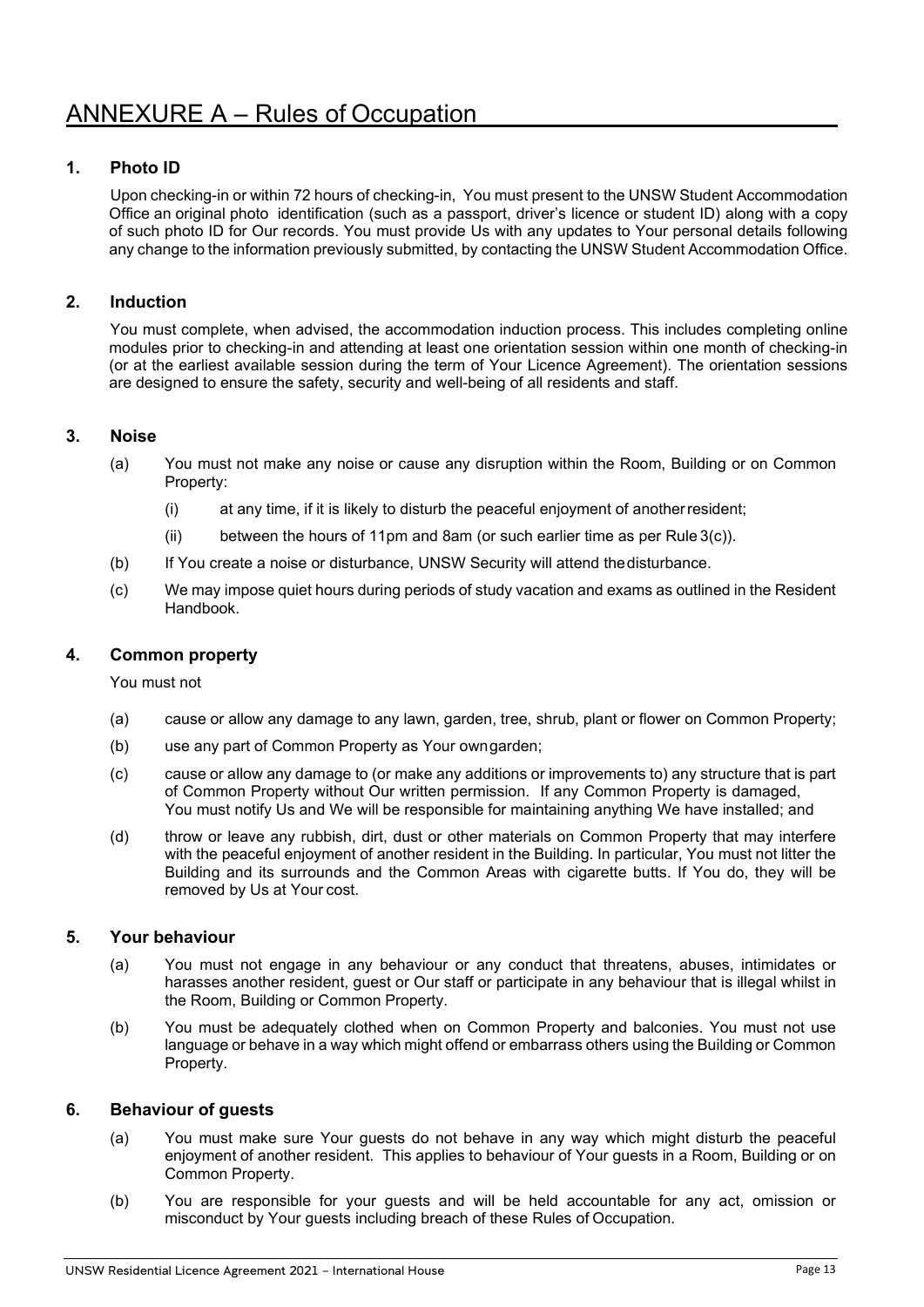# **7. Overnight Guests**

Residents may, in exceptional circumstances, seek authority for a guest to stay overnight. Such requests must be submitted with sufficient notice for approval to the respective Dean of the College or the Operations Supervisor (for the Apartments and University Terraces only).

# **8. Smoking**

UNSW is a smoke free Campus and this includes all the accommodation buildings owned and operated by UNSW.

Smoking of any substance is prohibited in the Room and/or Apartment and all Buildings and Common Property.

# **9. Drugs**

We have a zero tolerance of illicit drug use in the Room, Building or Common Property. If You:

- (a) are found in possession of illicit drugs or implements associated with their use in the Room, Building or Common Property; or
- (b) distribute, sell or manufacture illicit drugs or other substances from the Room, Building or Common Property,

We will immediately terminate this agreement and inform the relevant UNSW and legal authorities.

# **10. Alcohol**

There are designated alcohol free zones in the Rooms, Building and Common Areas. These zones encompass apartments and part of the Common Areas within designated and signed areas of the Building. You must not consume or store alcohol in these designated areas. If You do not comply with the alcohol free zones conditions, We may impose a penalty on You as set out in the agreement.

#### **11. Weapons**

We have a zero tolerance of the possession of weapons (sword, knives etc) or firearms (guns etc) in the Room, Building or Common Property. If You are found in possession of weapons, firearms or implements associated with their use in the Room, Building or Common Property We will immediately terminate this agreement and inform the relevant UNSW and legal authorities.

# **12. Candles/Incense and Oil Burners**

The burning of candles, incense or oil burners – or any object that has either a naked or contained flame – is prohibited within the Rooms, Building and Common Areas as this is deemed an extreme fire hazard.

# **13. Removing or Moving furniture, fixtures and fittings**

- (a) You must not remove any furniture, fixture or fitting from the Room, Building of Common Property without Our prior written consent.
- (b) You must not move large objects or furniture through Common Property unless You have notified Us, and given Us an opportunity to have Our representative attend the move.

#### **14. Garbage disposal**

You are responsible for ensuring Your and Your guests' rubbish is removed from the Room, Building and Common Property in a timely manner and properly deposited in the communal rubbish areas allocated by Us for collection. You must use all garbage chutes according to pasted instructions near chutes.

# **15. Keeping of animals**

You must not allow any animals in the Room or the Building. This Rule does not apply to the extent that it restricts the keeping of a guide or hearing dog.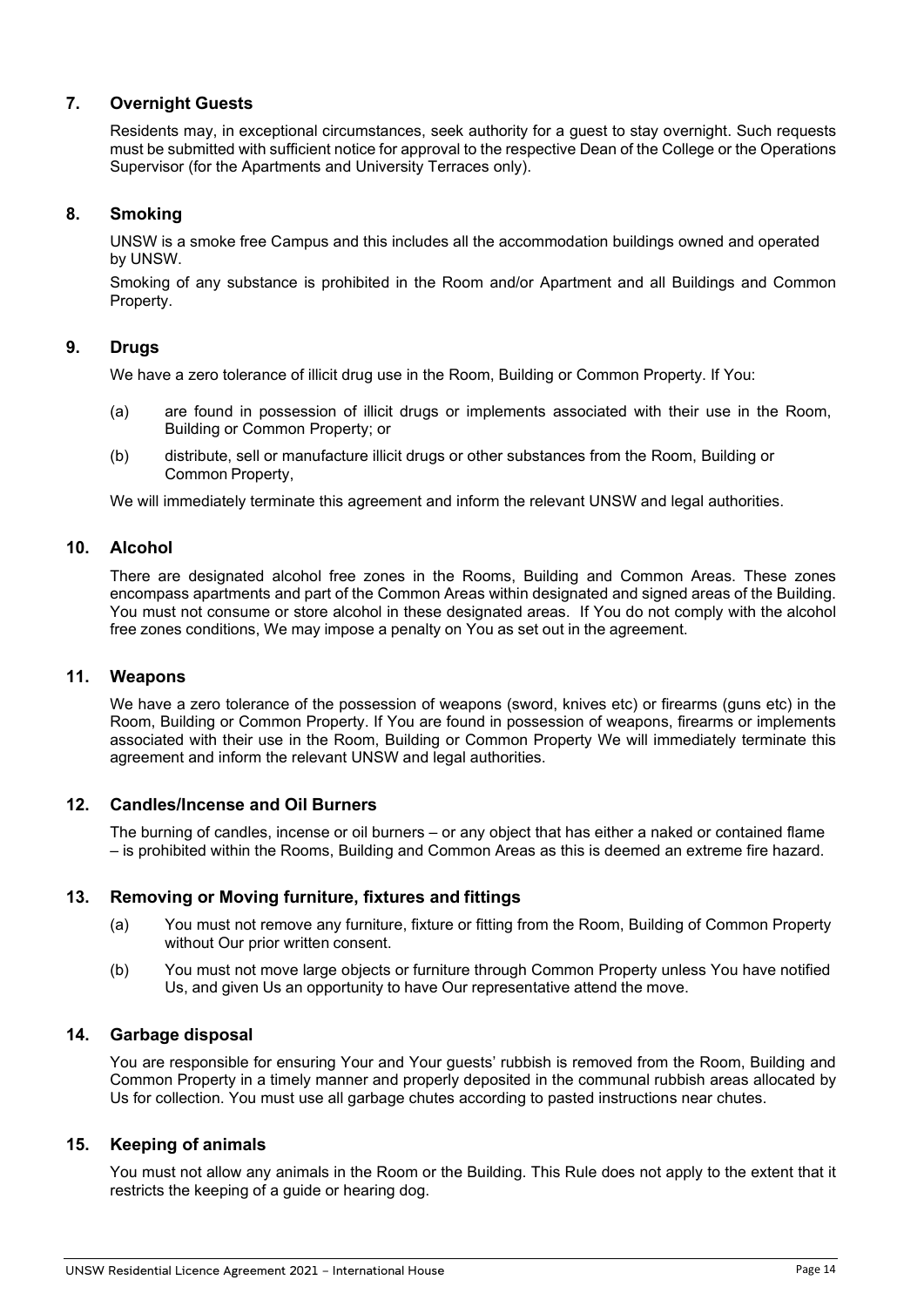# **16. Appearance of Room**

Unless You have Our written approval, You must not keep anything within the Room (either on a permanent or temporary basis) that affects the appearance of the Room or the rest of the Building.

# **17. Communication**

You are responsible for ensuring Your contact details are kept up to date on the Student Accommodation Office database. All official notices and notifications will be sent to Your email address allocated by UNSW. You are responsible for ensuring You regularly check this email address and ensure mail can be received at this address.

If you are requested to attend a meeting with administration staff you should make every endeavor to attend that meeting or agree on an alternative time that is suitable to both parties.

# **18. Networking Devices**

You must not connect or make use of any networking devices on the data ports provided (for example: networking routers, hubs, switches). You must not interfere with any of the UNSW networking devices installed in Your Room or in the Building.

# **19. Storage**

Personal items, including furniture, bicycles, clotheslines and suitcases must not be stored (temporarily or permanently) in Common Areas or the balcony of the Room. This does not include outdoor furniture.

# **20. Children playing on common property in building**

You must not allow any child under Your control to play on Common Property areas inside the Building unless under the immediate supervision of a responsible adult. This does not stop children from playing unsupervised on Common Property areas outside the Building that are not dangerous (e.g. a lawn).

# **21. Drying of laundry items**

Unless You have Our written permission You must not hang washing, towelling, bedding, clothing or other articles on any part of the Room (e.g. on the balcony) so that it may be seen from outside the Building.

#### **22. Storage of flammable liquids**

You must get Our written permission if You want to store any flammable materials in the Room, the Building or Common Property, except for common items for the Room or washing Your clothes.

#### **23. BBQs**

You must not use (or allow to another person to use) a BBQ or any other cooking equipment on the balcony of the Room.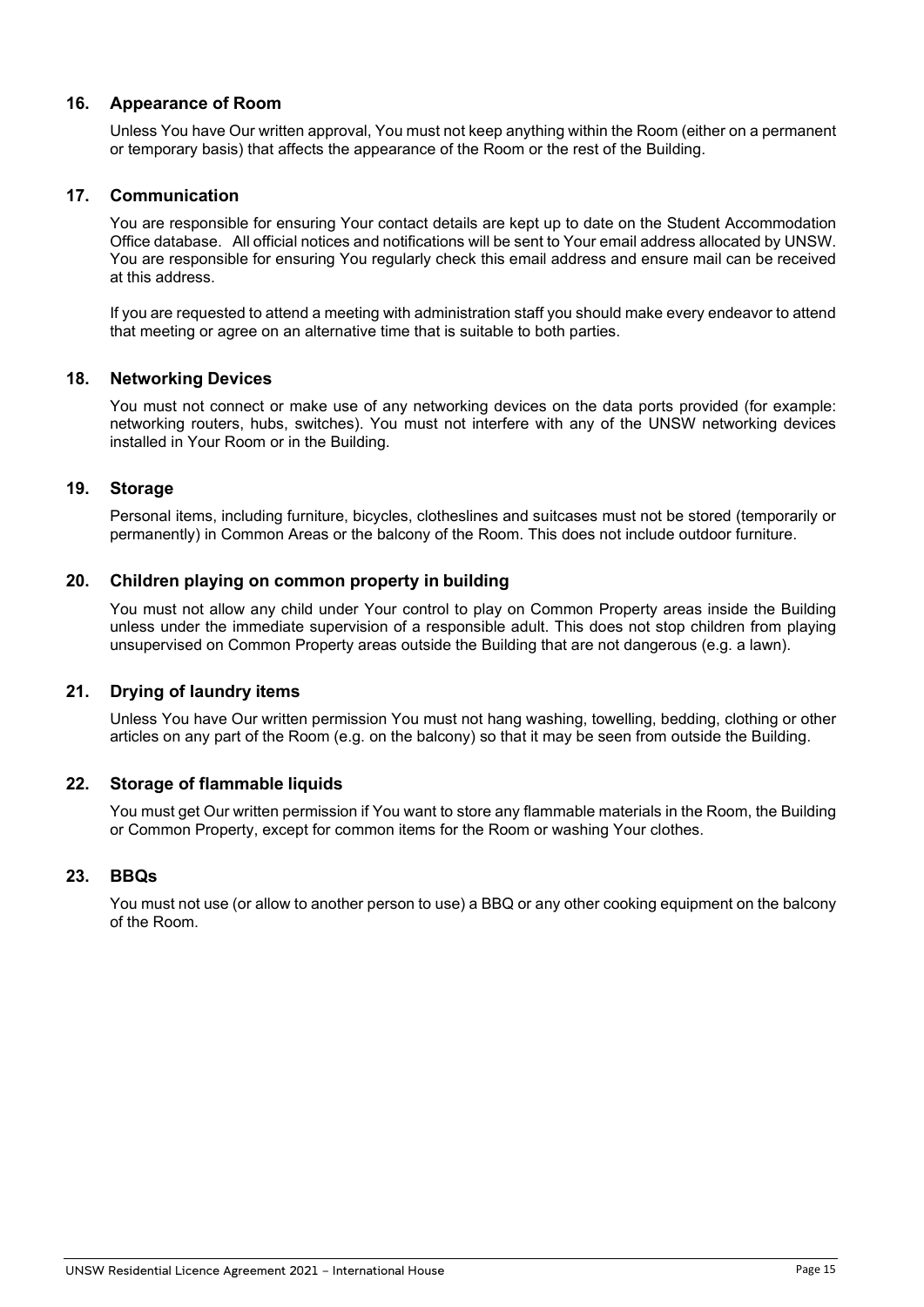# **1. Room Fees**

| <b>Item</b>                                                                                                   | <b>Amount (incl. GST)</b>                                                          |  |
|---------------------------------------------------------------------------------------------------------------|------------------------------------------------------------------------------------|--|
| <b>Application Fee</b>                                                                                        | \$100                                                                              |  |
| Advance Payment on Acceptance of Offer <sup>1</sup>                                                           | \$1,000                                                                            |  |
| Annual Sundry Cleaning Fee <sup>2</sup>                                                                       | \$66                                                                               |  |
| Accommodation Fee                                                                                             | As noted under Licence Agreement Details on the<br>cover of this Licence Agreement |  |
| Gown – for residents of Basser College,<br>Goldstein College, Philip Baxter College and<br>Fig Tree Hall only | \$66                                                                               |  |

#### **Notes:**

- 1 This will be applied to the lastinstallment.<br>2 University Terraces, Barker Street Apartm
- 2 University Terraces, Barker Street Apartments, Mulwarree Apartments and High Street Apartments only

# **2. What is included in Room Fees**

- Occupancy of Your Room with furniture and fittings as per Condition Report.
- Use of Common Property including; the computer room, study and social spaces.
- Subject to clause 15 of the agreement, internet access and provision of utilities (i.e. electricity, water)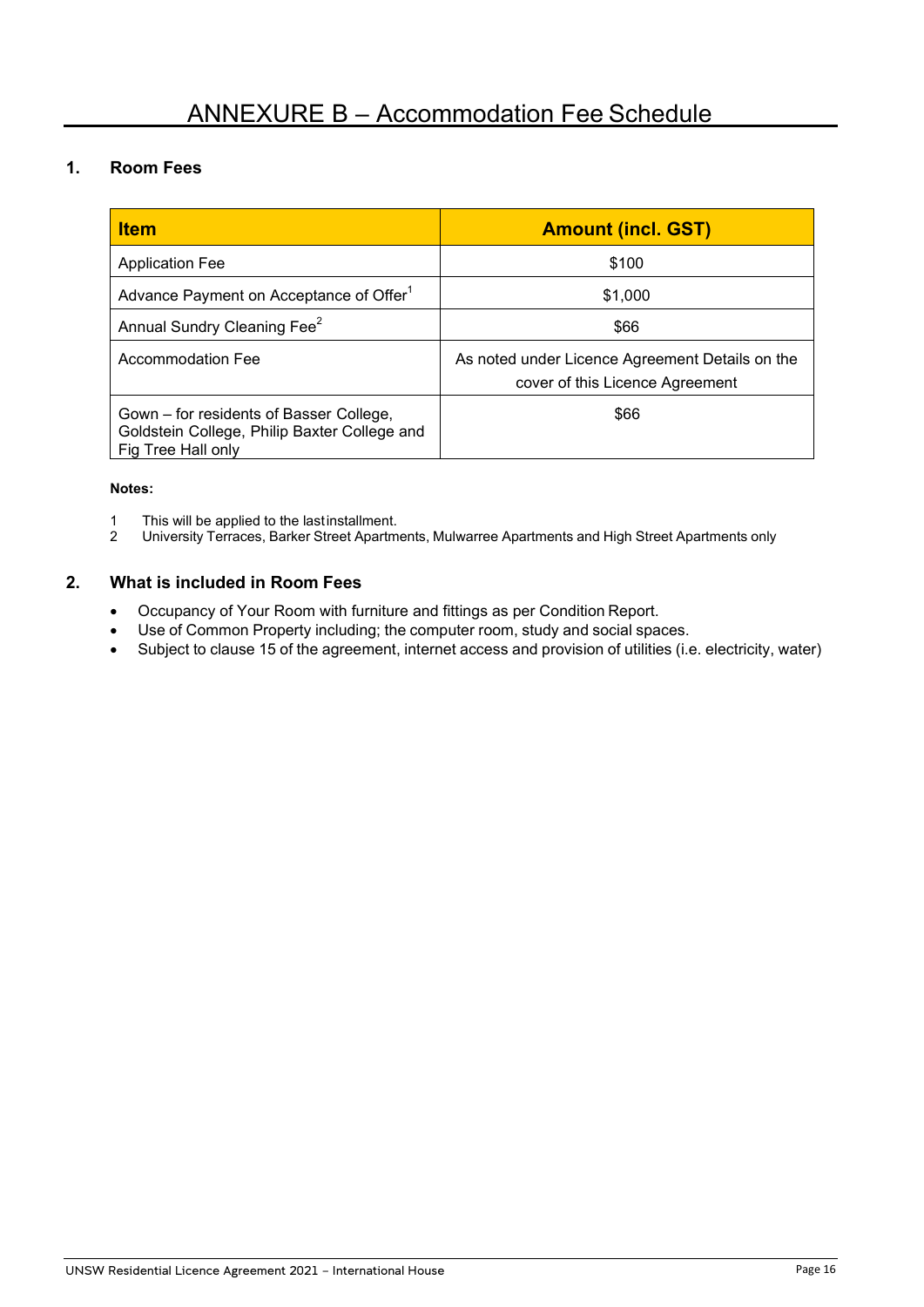# **3. Other Fees**

In addition to the Room Fees identified above, You must pay the following (as applicable):

| <b>Item</b>                                                                                                                                                                                                | <b>Amount (ex GST)</b>                                                     |  |  |  |
|------------------------------------------------------------------------------------------------------------------------------------------------------------------------------------------------------------|----------------------------------------------------------------------------|--|--|--|
| Late payment                                                                                                                                                                                               | \$25                                                                       |  |  |  |
| Direct debit dishonor fee                                                                                                                                                                                  | Fee charged to Us by the relevant<br>financial institution                 |  |  |  |
| Replacement of a swipe card / key                                                                                                                                                                          | \$25                                                                       |  |  |  |
| Replacement lock                                                                                                                                                                                           | \$150 - \$250, or as determined by Us                                      |  |  |  |
| Breach of Rules of Occupation / requirements of clause<br>10 (see clause 10)                                                                                                                               | Up to \$550 (per instance) as<br>determined by Us                          |  |  |  |
| Our administrative costs if You vacate the Room early<br>(see clause 21)                                                                                                                                   | 2 weeks of Room Fees                                                       |  |  |  |
| If We need to clean Your Room or excess rubbish You<br>have left behind after You vacate or remove any items<br>that You have left behind (see clause 21.5)                                                | As determined by Us                                                        |  |  |  |
| Costs of any damage to the Room (include costs for<br>locksmiths, electrician, plumber or pest control) or<br>damage or missing to Our items in the Room (other than<br>fair wear and tear) (see clause 9) | As determined by Us                                                        |  |  |  |
| False fire alarms triggered by You or Your guests (see<br>clause 17)                                                                                                                                       | As determined by the Fire Authorities<br>(currently approximately \$1,900) |  |  |  |
| If You fail to vacate by Your Termination Date                                                                                                                                                             | \$100 per day or part thereof                                              |  |  |  |
| Any other fees or sharpes aposition in this caresment that You may be lighterfor                                                                                                                           |                                                                            |  |  |  |

Any other fees or charges specified in this agreement that You may be liable for

# **4. Important points about the Accommodation Fees and Your Re-admission**

- (a) When You accept a Room at an accommodation, You should be aware that You are committing to pay the Accommodation Fees for the entire Residency Period. This financial obligation will continue for the entire period even if You want to vacate early (see clause21).
- (b) The acceptance of Your application for re-admission to an accommodation for subsequent years of Your studies is not automatic and must be approved by Us. We will take into account Your compliance with the terms of this agreement when assessing Your re-admission application.
- (c) If You fail to pay the amounts You owe under this agreement, Your examination results, and permission for re-enrolment or graduation, will be blocked if fees or charges remain unpaid 14 days before the end of the Term.